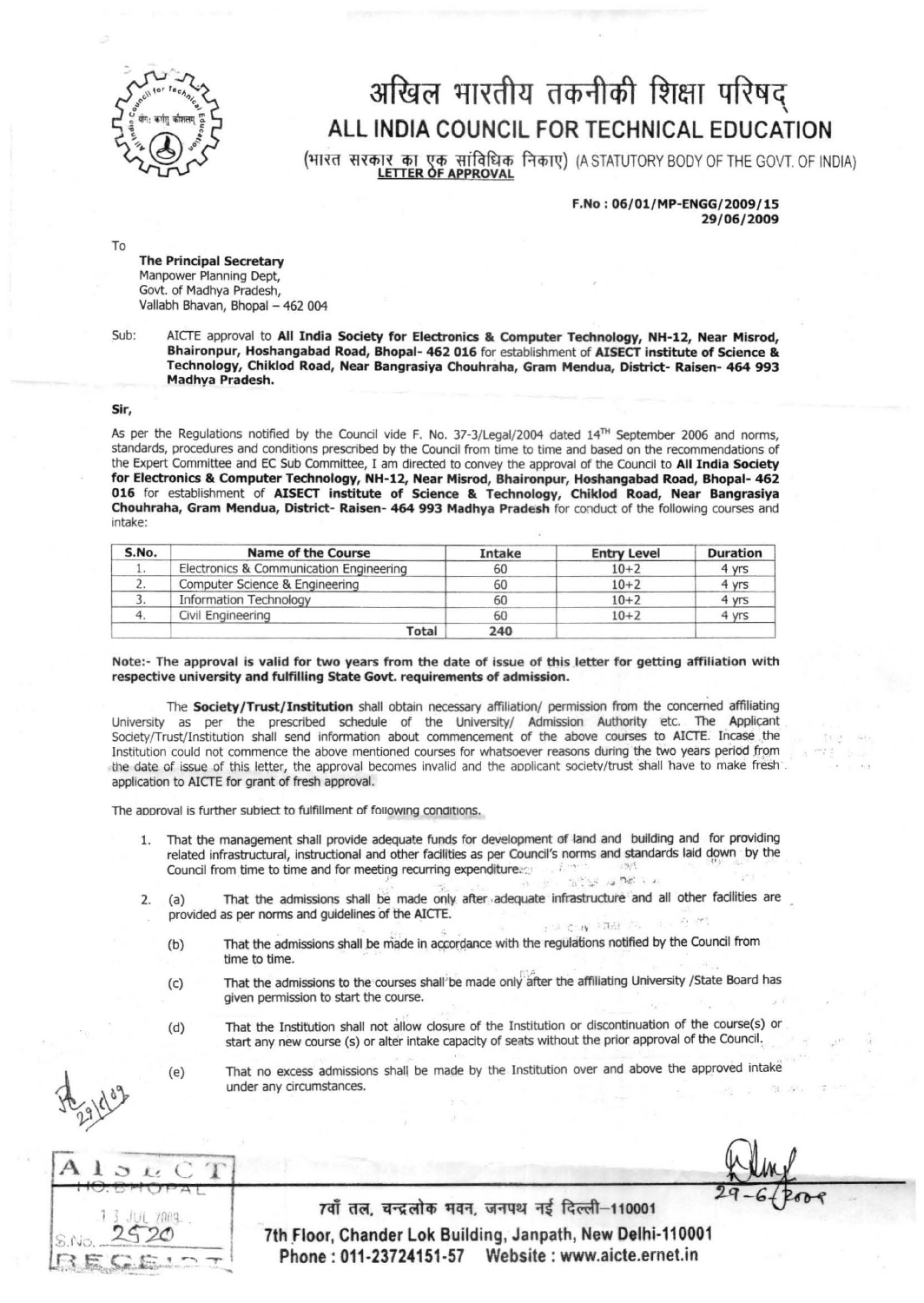- (f) That the institutions shall not have any collaborative arrangements with any Indian and/or Foreign Universities for conduct of technical courses other than those approved by AICTE without obtaining prior approval from AICTE.
- (g) That the Institution shall not allow conduct of any unapproved course whether technical or non technical in the premises of AlCTE approved institution/ campus and lor in the name of the Institution without prior permission from AICTE.
- 3. That the institution shall operate only from the approved location, and that the institution shall not open any off campus study centers/ extension centers directly or in collaboration with any other institution/ university/ organization for the purpose of imparting technical education without obtaining prior approval from the AICTE.
- 4. That the tuition and other fees shall be charged as prescribed by the Competent Authority within the overall criteria prescribed the Council from time to time. No capitation fee shall be charged from the students/guardians of students in any form.
- 5. That the accounts of the Institution shall be audited annually by a certified Olartered Accountant and shall be open for inspection by the Council or any body or person authorized by it.
- 6. That the Director/Principal and the teaching and other staff shall be selected according to procedures, qualifications and experience prescribed by the Council from time to time and pay scales are paid as per the norms prescribed by the Council for time to time.
- 7. (a) That the institution shall furnish requisite returns and reports as desired by AICTE in order to ensure proper maintenance of administrative and academic standards.
	- (b) That the technical institution shall publish an Information booklet before commencement of the academic year giving details regarding the institution and courses/programmes being conducted and details of infrastructural facilities including faculty etc. in the form of mandatory disclosure. The information booklet may be made available to the stakeholders of the technical education on cost basis. The mandatory disclosure information shall be housed in the Institution Web-Site. The information shall be revised every year with updated information about all aspects of the institution.
	- (c) That it shall be mandatory for the technical institution to maintain a web-site providing the prescribed information. The website information must be continuously updated as and when changes take place.
	- (d) That a compliance report in the prescribed format along with mandatory disclosure on fulfillment of the above conditions, shall be submitted each year by the Institution within the time limit prescribed by the Council from time to time.
	- (e) That if Technical Institution fails to disclose the information or suppress and/or misrepresent the information, appropriate action could be initiated including withdrawal of AICTE approval.
- 8. That all the laboratories, workshops etc. shall be equipped as per the syllabi of the concerned affiliating University and shall be in operational condition before making admissions.
- 9. That a library shall be established with adequate number of titles. books. iournals (both Indian & Foreian) etc as per AICTE norms
- 10. That a computer center with adequate number of terminals, Printers, legal software etc. shall be established as per AICTE norms.
- 11. That a Joint FDR is required to be created for an amount and period prescribed by the Council from time to time.
- 12. AICTE may carry out random inspections round the year any time for verifying the status of the Institutions to ensure maintenance of norms and standards.
- 13. That the AICTE may also conduct inspections with or without notifying the dates to verify specific complaints of mis-representation, violation of norms and standards, mal-practices etc.
- 14. That the Institution by virtue of the approval given by Council shall not automatically become claimant to Fractive High and Conduct inspections were or while the the typing complaints of mis-representation, violation of norms and standards, mal-practices etc.<br>That the Institution by virtue of the approval given by Council sha by Council shall not automatically become claimant to<br>the metal of  $\frac{m}{29-6}$